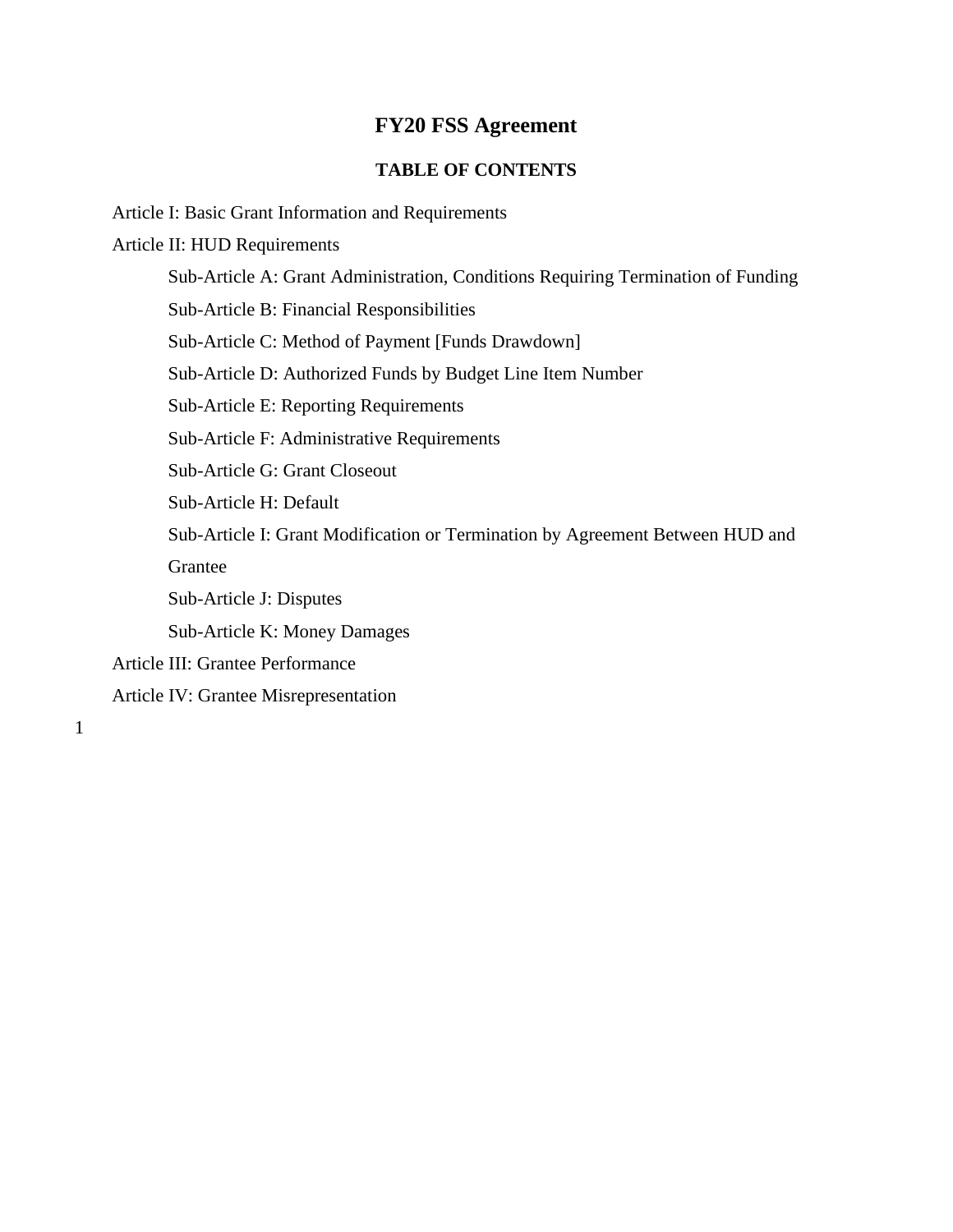| $\mathbf{1}$        | <b>FISCAL YEAR 2020</b>                                                                                                                                                           |
|---------------------|-----------------------------------------------------------------------------------------------------------------------------------------------------------------------------------|
| $\overline{c}$      |                                                                                                                                                                                   |
| 3<br>$\overline{4}$ | <b>FAMILY SELF-SUFFICIENCY PROGRAM GRANT AGREEMENT</b><br><b>(CFDA Number: 14.896)</b>                                                                                            |
| 5                   | (Attachment to NOTICE OF AWARD)                                                                                                                                                   |
| 6                   |                                                                                                                                                                                   |
| $\overline{7}$      | <b>FY2020 Family Self-Sufficiency</b>                                                                                                                                             |
| 8                   | <b>GRANT AGREEMENT</b>                                                                                                                                                            |
| 9                   |                                                                                                                                                                                   |
| 10                  | This grant agreement ("Grant Agreement") is made by and between the United States                                                                                                 |
| 11                  | Department of Housing and Urban Development ("HUD") and the Grantee. The Grantee                                                                                                  |
| 12                  | received a FY2020 Family Self-Sufficiency Grant from fiscal year 2020, for the operation of a                                                                                     |
| 13                  | Family Self-Sufficiency Program ("FSS Program") that is the subject of this Grant Agreement                                                                                       |
| 14                  | and that is identified on the award obligation document (Notice of Award).                                                                                                        |
| 15                  | HUD agrees, subject to the terms of this Grant Agreement, to provide grant funds to the                                                                                           |
| 16                  | Grantee, in the total amount listed on the Notice of Award, for the activities described in the                                                                                   |
| 17                  | FY2020 Family Self-Sufficiency Notice of Funds Availability (NOFA) and as defined in Articles                                                                                     |
| 18                  | II and III. The Grantee will be provided with access to the electronic Line of Credit Control                                                                                     |
| 19                  | System (e-LOCCS) payment system to draw down these funds.                                                                                                                         |
| 20                  | The assistance that is the subject of this Grant Agreement is authorized by and required to                                                                                       |
| 21                  | be used in accordance with Section 23 of the United States Housing Act of 1937. Funding for                                                                                       |
| 22                  | this program is authorized by the Further Consolidated Appropriations Act, 2020 (Public Law                                                                                       |
| 23                  | 116-94, enacted December 20, 2019). The Notice of Award and the Exhibits are incorporated                                                                                         |
| 24                  | into and subject to the terms of this Grant Agreement.                                                                                                                            |
| 25                  | HUD and the Grantee hereby agree to be bound by the following terms and conditions of                                                                                             |
| 26                  | this Grant Agreement:                                                                                                                                                             |
| 27                  |                                                                                                                                                                                   |
| 28                  | <b>ARTICLE I: BASIC GRANT INFORMATION AND REQUIREMENTS</b>                                                                                                                        |
| 29<br>30            |                                                                                                                                                                                   |
| 31                  | The Family Self-Sufficiency (FSS) program supports the Department's strategic goal of<br>increasing economic opportunity for HUD-assisted families. FSS provides grants to Public |
| 32                  | Housing Authorities (PHAs) to support the salaries of FSS Program Coordinators who assist                                                                                         |
| 33                  | participating families receiving housing assistance through the Housing Choice Voucher                                                                                            |
| 34                  | (HCV/PBV) and Public Housing (PH) programs, and RAD-affected Project Based Rental                                                                                                 |
| 35                  | Assistance (PBRA). FSS Program Coordinators develop local strategies to connect participating                                                                                     |
| 36                  | families to public and private resources to increase their earned income and financial                                                                                            |
| 37                  | empowerment, reduce or eliminate the need for welfare assistance, and make progress toward                                                                                        |
| 38                  | economic independence and self-sufficiency. In the context of the Self Sufficiency account,                                                                                       |
| 39                  | "self-sufficiency" is defined as a household's ability to maintain financial, housing, and                                                                                        |
| 40                  | personal/family stability.                                                                                                                                                        |
| 41                  |                                                                                                                                                                                   |
| 42                  | The Grantee agrees to conduct all activities to be assisted with funds provided under this Grant                                                                                  |

Agreement in accordance with the following requirements, as such requirements now exist or as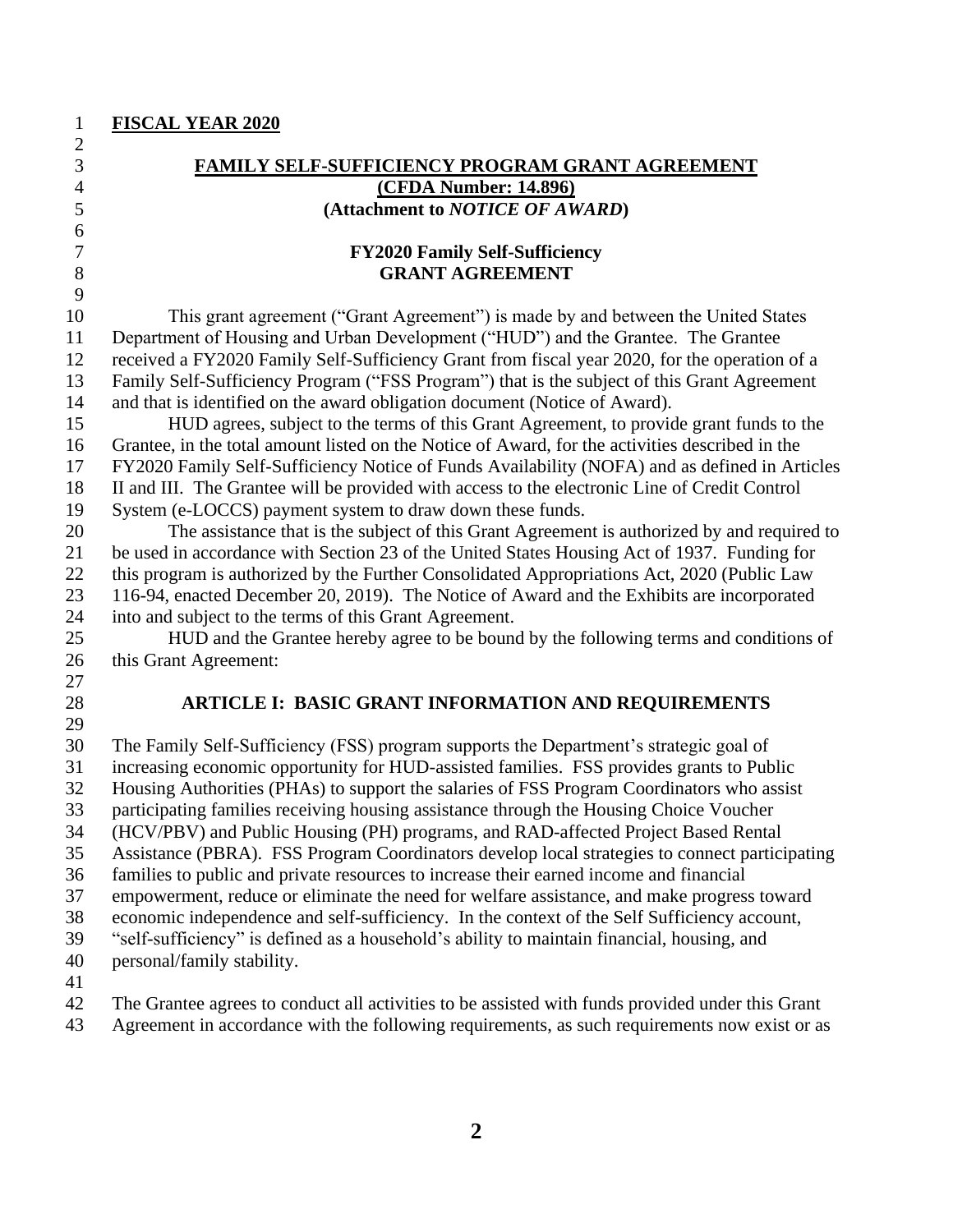they may hereafter be amended (hereafter collectively referred to as the "Family Self-Sufficiency Program Requirements"):

- 1. Award type: This is a cost-reimbursable, performance-based grant.
- 2. The Grantee's application including any special conditions, is incorporated into this agreement.
- 3. This agreement shall be effective immediately upon electronic signature of the Grantee.
- 4. Period of performance: The period of performance will be 12 months. *For FY2020, this will be 1/1/2021 – 12/31/2021.* **PLEASE NOTE**: Funds not expended by the time that the FY2021 grant awards go into effect MAY BE recaptured by HUD.
- 5. This Grant Agreement will be governed by the following as they may from time to time be amended: the HUD Appropriations Acts, the United States Housing Act of 1937 as amended, the FY 2020 FSS NOFA dated 7/21/2020, the Code of Federal Regulations (CFR) 24 CFR Part 24, 24 CFR Part 984, 2 CFR Part 200 any applicable OMB Regulations or Circulars, and Handbooks and Notices issued by HUD.
- 6. In executing this agreement, the Grantee agrees to abide by the provisions contained within all applicable Federal statutes and regulations, Executive Orders, OMB Circulars, and any assurances and certifications in the final HUD-approved application (the original approved application may have required amendments by the field/applicant), as applicable. In particular, the Grantee agrees to comply with the United States Housing act of 1937 as
- amended, the FY 2020 FSS NOFA dated 7/21/2020, 24 CFR part 984, and 2 CFR part 200.
- **ARTICLE II: HUD REQUIREMENTS**

## **SUB-ARTICLE A – GRANT ADMINISTRATION, CONDITIONS REQUIRING TERMINATION OF FUNDING**

- 28 1. The Grantee shall participate in meeting(s) (if requested by HUD) with HUD's local field office for the purpose of establishing a common understanding and strategy with respect to grant administration, timeline, deliverables, grant objectives, performance measures, and the scope of work necessary to achieve grant objectives.
- 2. The Grantee shall furnish all necessary personnel, materials, services, equipment, and facilities and shall otherwise do all things necessary for, or incidental to, the performance of the activities and tasks set forth in the approved application, and this Grant Agreement (except as otherwise specified).
- 3. **Pre-award costs.** Per 2 CFR 200.458, *Pre-award costs are those incurred prior to the effective date of the Federal award directly pursuant to the negotiation and in anticipation of the Federal award where such costs are necessary for efficient and timely performance of the scope of work. Such costs are allowable only to the extent that they would have been*
- *allowable if incurred after the date of the Federal award and only with the written approval*
- *of the Federal awarding agency.*
- If the performance period of this grant is later than 1/1/2021, Grantees may request reimbursement for eligible costs incurred between 1/1/2021 and the start of the performance period of this FY2020 FSS grant where such costs were necessary for the efficient and timely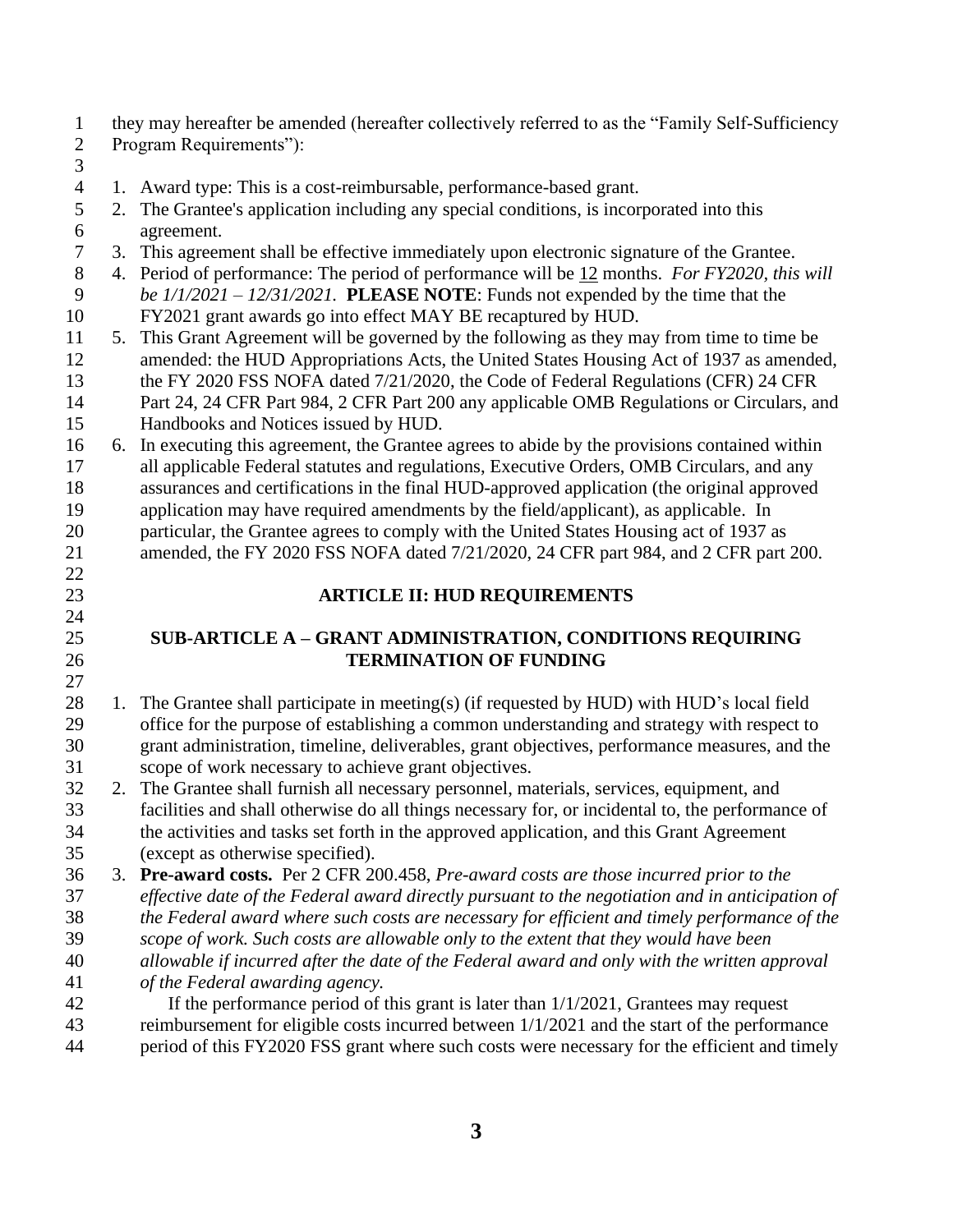performance of eligible activities under a FY19 FSS grant. **Grantees must contact their field office within 60 calendar days of the start of the performance period to request approval for pre-award reimbursement.** Any reimbursements must comply with 2 CFR 200.458 and are at HUD's sole discretion. 4. The work to be performed under this Grant Agreement is outlined in the FY2020 NOFA. 5. The grant funds shall be used only for eligible activities. Refer to the FY 2020 FSS NOFA for more information on eligible and ineligible uses of funds. a. **HCV or PH Program Functions**: *Per the FY 2020 FSS NOFA,* the FSS Coordinator may perform routine HCV and/or PH program functions, such as annual reexaminations for FSS participants, on a limited basis and only if the use of the FSS funds enhances the effectiveness of the FSS Program. This provision is to be employed only to the extent that these functions do not interfere with the FSS Program Coordinator's ability to fully fulfill the role of the FSS Program Coordinator as their primary work. Performance of routine HCV and/or PH functions for non-FSS families does not enhance the effectiveness of the FSS program and is therefore an ineligible use of FSS funds. Additionally, per the FY 2020 FSS NOFA, while FSS funds may be used to perform some homeownership functions for FSS families, this may not be the sole function for which funds are used. Sections IV.F.2.b and IV.F.2.c of the FY 2020 FSS NOFA describe the requirements that must be met for these activities to be eligible. *i. Grantees requesting to have the FSS coordinator perform HCV/PH program functions must submit, to its local HUD Field Office, a narrative justification, explaining the routine HCV and/or PH program function(s) performed by the FSS Program Coordinator, how it will enhance the effectiveness of the FSS program, and why it does not impede the ability of the FSS Program Coordinator(s) to effectively perform FSS functions. The Grantee must also certify that the function(s) is not performed for non-FSS families. Once the Grantee has received approval from its local HUD Field Office to complete these activities and has certified they will not perform them for non-FSS families, they are not required to submit this justification on an annual basis, i.e. Grantees only need this approval one time.* b. **Family Self-Sufficiency Guidebook and Online Training**: i. HUD strongly encourages Grantees' executive directors, service coordinators,

 and resident services leadership to review *Administering an Effective Family Self-Sufficiency Program: A Guidebook Based on Evidence and Promising Practices*. This guidebook provides FSS Coordinators, PHA and HUD staff with guidance on how to develop and administer a successful and effective FSS program. The guidebook and other helpful resources can be found on HUD Exchange<https://www.hudexchange.info/programs/fss/#1-introduction>

 ii. *Mandatory FSS Training. HUD has developed an Online Mandatory Training on the FSS program to provide guidance on how to develop and administer a successful FSS program.* The mandatory training can be found at [https://www.hudexchange.info/trainings/courses/family-self-sufficiency-](https://www.hudexchange.info/trainings/courses/family-self-sufficiency-training/)[training/.](https://www.hudexchange.info/trainings/courses/family-self-sufficiency-training/) *The Grantee is \*required\* to have at least one person from each*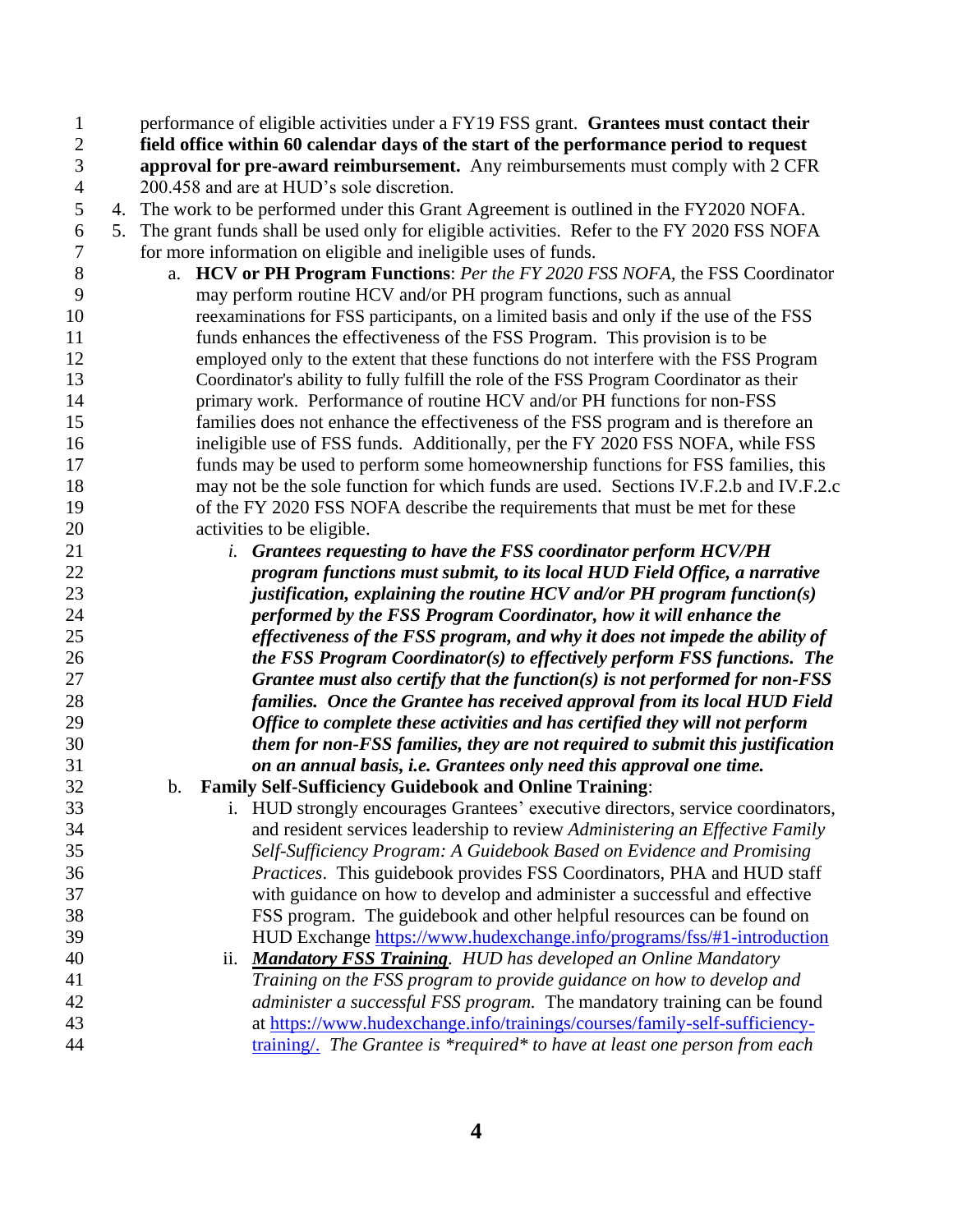| 1<br>$\overline{2}$ |                | PHA complete the FSS online training and submit the "get credit" form.<br>However, HUD encourages every FSS Coordinator and                                 |
|---------------------|----------------|-------------------------------------------------------------------------------------------------------------------------------------------------------------|
| 3<br>$\overline{4}$ |                | supervisor/administrator to take the training. If the PHA has satisfied this<br>requirement under an earlier FSS NOFA (a requirement since FY18), and       |
| 5                   |                | the person who took the training is still employed in the FSS program, the                                                                                  |
| 6                   |                | <b>PHA continues to meet this requirement.</b> Note that PHAs were not required                                                                             |
| 7                   |                | to submit any documentation with the FY2020 FSS application to show that                                                                                    |
| 8                   |                | they have received credit for the training. HUD will review a report of all                                                                                 |
| 9                   |                | individuals that received credit for completing the training from HUD                                                                                       |
| 10                  |                | Exchange at the time of grant award. However, the field office may request                                                                                  |
| 11                  |                | documentation evidencing completion of the training by a current FSS staff                                                                                  |
| 12                  |                | member. The field office will not release grant funds until proof of course                                                                                 |
| 13                  |                | completion is received.                                                                                                                                     |
| 14                  | $\mathbf{c}$ . | <b>Unexpended Funds.</b> FSS grant funds that remain unexpended by the end of the                                                                           |
| 15                  |                | grant period (e.g., due to FSS coordinator turnover or prolonged absence) will be                                                                           |
| 16                  |                | recaptured and used to make future grants. See Article I-4 to ensure same                                                                                   |
| 17                  |                | language for unexpended funds by FY2021 go into effect.                                                                                                     |
| 18                  |                | 6. Grantees must adhere to the Program Administration provisions on p. 20-23 of the FY2020                                                                  |
| 19                  |                | NOFA. This includes instructions on PCCs, MTW agencies, portability, RAD and the                                                                            |
| 20                  | following:     |                                                                                                                                                             |
| 21                  |                | a. FSS Program Termination Due to Reduced Funding. There are no statutory or                                                                                |
| 22                  |                | regulatory provisions that allow for the wholesale termination of an existing FSS                                                                           |
| 23                  |                | program. Loss of funding for the FSS coordinator position does not relieve a                                                                                |
| 24                  |                | participating PHA of its contractual obligation to families already under an FSS                                                                            |
| 25                  |                | contract.                                                                                                                                                   |
| 26                  | b.             | "30% Rule". Please note that HUD's Office of General Counsel has determined                                                                                 |
| 27                  |                | that 24 CFR 984.303(g)(2), regarding the second method of graduation, wherein 30                                                                            |
| 28                  |                | percent of the monthly adjusted income of the FSS family equals or exceeds the                                                                              |
| 29                  |                | published existing housing fair market rent for the size of the unit for which the FSS                                                                      |
| 30                  |                | family qualifies based on the PHA's occupancy standards, was not intended to pertain                                                                        |
| 31                  |                | to PH residents, but is only applicable to HCV residents. PLEASE NOTE this                                                                                  |
| 32                  |                | clarification: the PHA's FMR or Small Area Fair Market Rent (SAFMR), if applicable, is                                                                      |
| 33                  |                | established yearly by HUD, and the PHA uses that FMR or SAFMR determination to                                                                              |
| 34                  |                | adjust its rent calculation. Once they are established and unless the PHA appeals, the                                                                      |
| 35                  |                | PHA must follow the established FMR or SAFMR in its rental calculations, including in                                                                       |
| 36                  |                | its determination of whether to graduate an FSS family. Thus, if a PHA has an                                                                               |
| 37                  |                | established SAFMR, then that PHA must use the SAFMR.                                                                                                        |
| 38<br>39            | $c$ .          | <b>Homeownership.</b> To be consistent with current practice, the Office of General                                                                         |
| 40                  |                | Counsel has determined that participants in the Section 8 Homeownership program<br>are ineligible to participate in FSS. To clarify, families moving toward |
| 41                  |                | homeownership may be in FSS, but they should be exited from the FSS program                                                                                 |
| 42                  |                | (graduation or other exit) once the voucher is being used for homeownership                                                                                 |
| 43                  |                | payments (once the home has been purchased). However, be reminded of 24 CFR                                                                                 |
| 44                  |                | 984.303(j): Transitional supportive service assistance. A PHA may continue to offer                                                                         |
|                     |                |                                                                                                                                                             |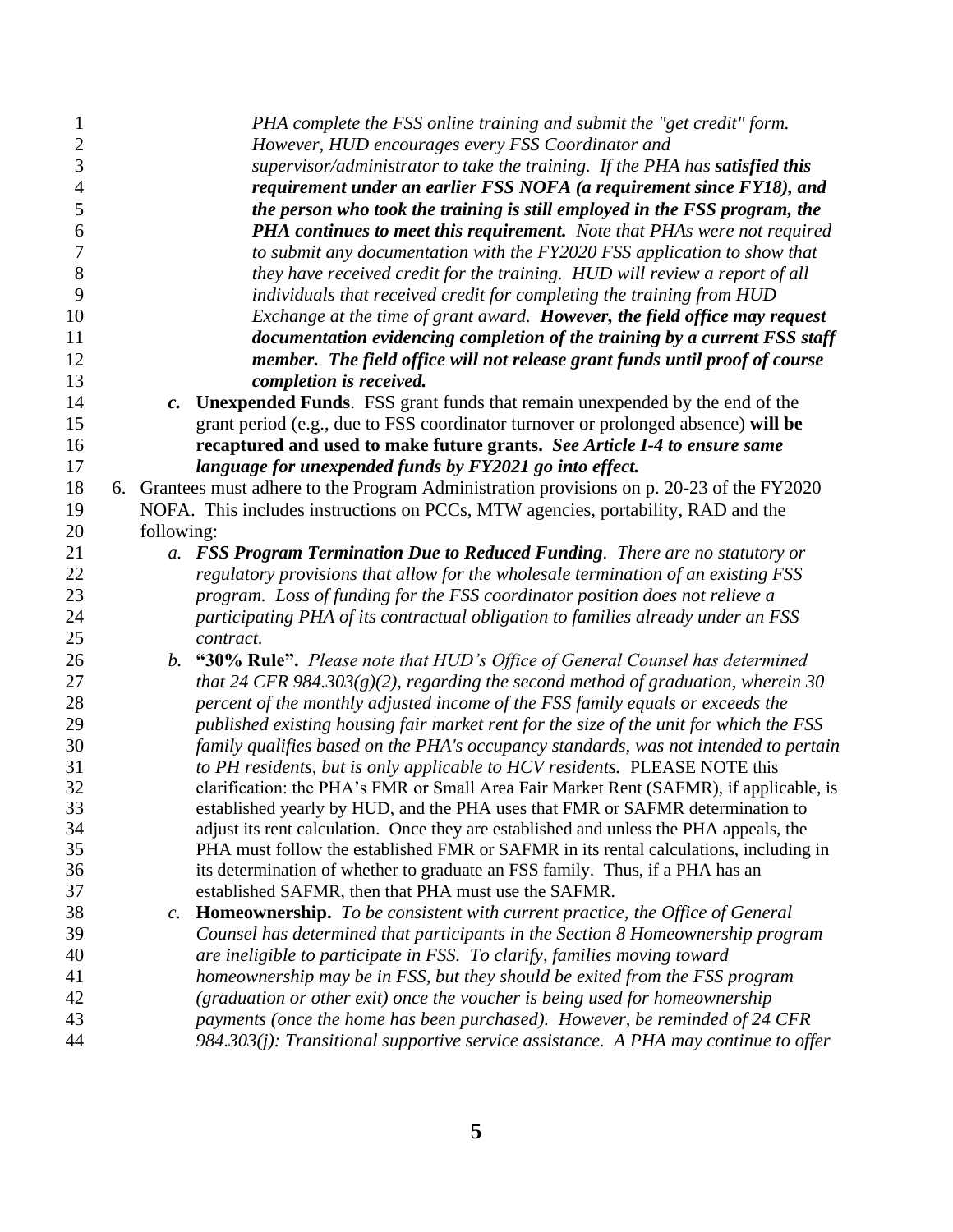| $\mathbf{1}$     | to a former FSS family who has completed its contract of participation and whose                                                                               |
|------------------|----------------------------------------------------------------------------------------------------------------------------------------------------------------|
| $\overline{2}$   | head of family is employed, appropriate FSS supportive services in becoming self-                                                                              |
| 3                | sufficient (if the family still resides in public housing, or Section 8-assisted housing),                                                                     |
| $\overline{4}$   | or in remaining self-sufficient (if the family no longer resides in public, Section 8-                                                                         |
| 5                | assisted housing, or other assisted housing).                                                                                                                  |
| 6                | i. Please note that while HCV homeownership families are not eligible to                                                                                       |
| $\boldsymbol{7}$ | participate in FSS, the PHA can incorporate the homeownership goal into the                                                                                    |
| 8                | family's FSS contract and any FSS escrow could be advanced for the purchase                                                                                    |
| 9                | of a home, including through the HCV homeownership program. Essentially,                                                                                       |
| 10               | residents may use FSS as a springboard for the HCV homeownership option.                                                                                       |
| 11               | ii. If you currently have families that are using the HCV Homeownership option                                                                                 |
| 12               | and are enrolled in the FSS Program, those PHAs may continue to serve those                                                                                    |
| 13               | families in FSS until the family's FSS participation ends (through graduation                                                                                  |
| 14               | or for other reasons). However, PHAs may not enroll new HCV                                                                                                    |
| 15               | homeownership families into FSS.                                                                                                                               |
| 16               | d. 120-Day Rule: In an effort to ease barriers to participation for new families enrolling                                                                     |
| 17               | in the FSS Program pursuant to the FY2020 NOFA and going forward, the income                                                                                   |
| 18               | and rent amounts to be used in the "Program Contract of Participation" shall be                                                                                |
| 19               | taken from the amounts on the last certification, reexamination or interim                                                                                     |
| 20               | determination before the family's initial participation in the FSS program. Note that                                                                          |
| 21               | HUD is removing the requirement to do a new rental re-exam if more than 120 days                                                                               |
| 22               | have elapsed between the last reexam and the effective date of the contract of                                                                                 |
| 23               | participation. This requirement is found in the instructions for the FSS Contract of                                                                           |
| 24               | Participation, form HUD-52650.                                                                                                                                 |
| 25               | i. This change shall be in effect for families enrolling in FSS as of 1/1/2020.                                                                                |
| 26               |                                                                                                                                                                |
| 27               | Action Requested: Attach a rider with this language onto form 52650:                                                                                           |
| 28               |                                                                                                                                                                |
| 29               | "Beginning 1/1/2020, income and rent amounts to be used in the "Program Contract of                                                                            |
| 30               | Participation" shall be taken from the amounts on the last certification, re-examination or interim                                                            |
| 31               | determination before the family's initial participation in the FSS program. This replaces the                                                                  |
| 32               | requirement, 'FSS Escrow Account The income and rent numbers to be inserted on page one may                                                                    |
| 33               | be taken from the amounts on the last reexamination or interim determination before the family's                                                               |
| 34               | initial participation in the FSS program, unless more than 120 days will pass between the                                                                      |
| 35               | effective date of the reexamination and the effective date of the contract of participation. If it has                                                         |
| 36               | been more than 120 days, the HA must conduct a new reexamination or interim redetermination'                                                                   |
| 37               | found in the instructions for the FSS Contract of Participation, form HUD-52650."                                                                              |
| 38               |                                                                                                                                                                |
| 39<br>40         | Grantees must request prior approvals from HUD consistent with 2 CFR 200.308(c). In<br>7.                                                                      |
|                  | addition, should any of the following conditions arise, Grantees are required to submit in                                                                     |
| 41<br>42         | writing any changes to the previously approved grant to the local HUD field office:<br>Any change in the scope, objective, or conditions of the program.<br>a. |
| 43               | b. Changes in any subcontracting, or otherwise obtaining the services of a third party                                                                         |
| 44               | to perform activities that are central to the purposes.                                                                                                        |
|                  |                                                                                                                                                                |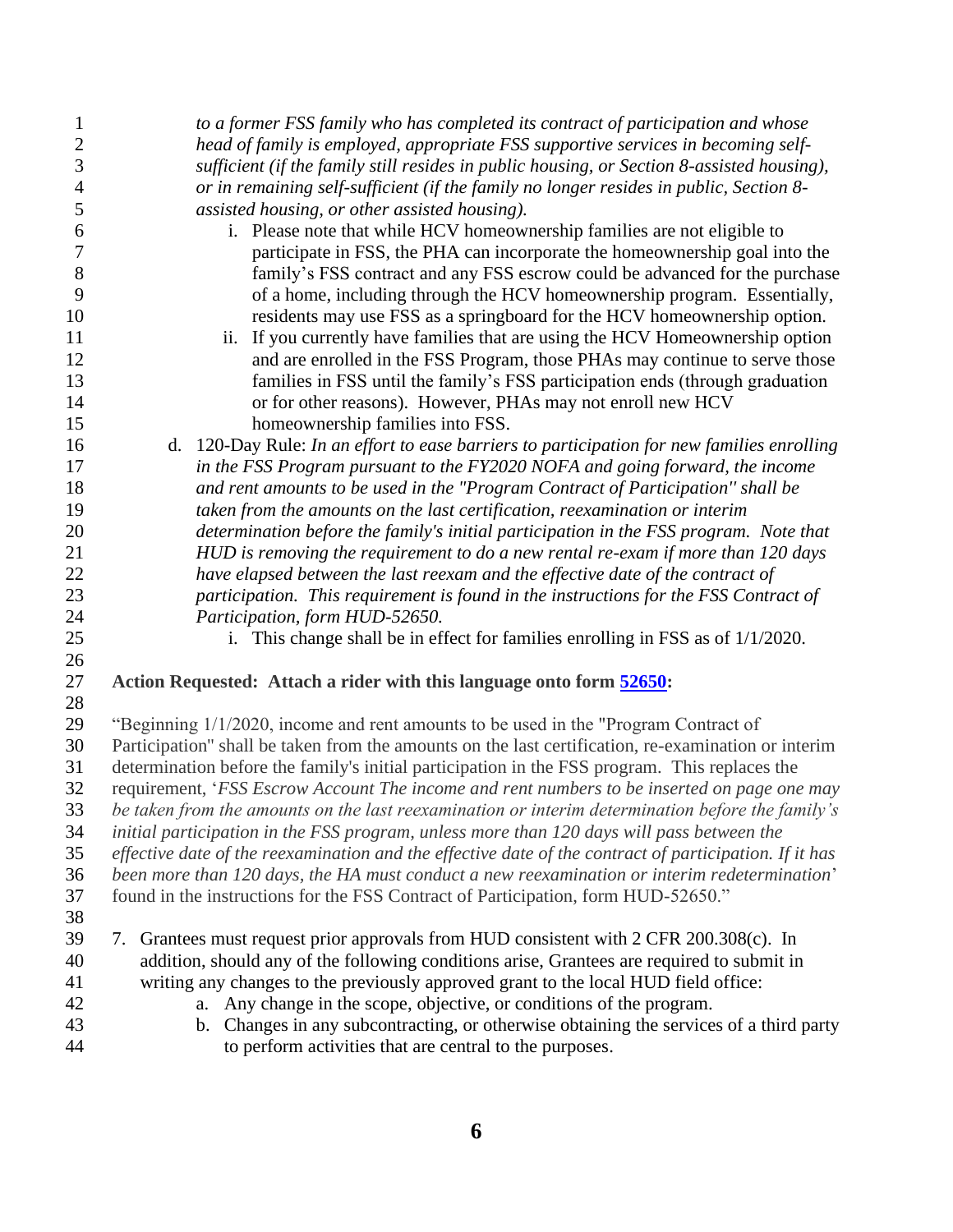c. Other changes that may adversely affect the program.

 $2 \text{ a.8}.$  Grantees needing to extend the term of their grant in order to fully accomplish their goals should first speak with their Field Office Grant Administrator. Generally, extensions will not be granted unless the grantee does not receive FSS funding or receives less than needed in 5 the following year. If a grantee wishes to request an extension, a written  $\frac{1}{x}$  written  $\frac{1}{y}$  **calendar days** prior to the end of the period of performance. The justification explaining why the extension is needed request must be submitted to the field office for review and 8 approval. The Grantee must also: The justification must include a narrative justification explaining why the extension is needed, how much additional time will be required, and the circumstances that require the proposed extension, the work that will be conducted during the 11 extension period, and the effect a denial would have on the program. The local HUD field office may request additional information or documentation to clarify or verify the items included in the written narrative submitted by the Grantee to support the extension. The 14 grantee must also Hhave satisfied all special conditions of the grant agreement except those that would be fulfilled in the remaining period of the grant. This includes the performance and resolution of audit findings in a timely manner.

#### **Grantees should be aware that any extensions are discouraged and may result in a negative impact on the Past Performance review in future grant applications.**

 9. Any changes requested by the Grantee must be in writing (emails are acceptable). HUD will approve/reject requested changes as appropriate. Generally, HUD will approve such requests within **30 calendar days** of submission. Approved changes will be reflected by an amendment to the Notice of Award and any other documentation as directed by HUD. Amendments will become effective when the Grantee has electronically signed the amending documents.

## **SUB-ARTICLE B: FINANCIAL RESPONSIBILITIES**

 1. Prior to initial drawdown of funds, all Grantees must have secured online access to the Internet as a means to communicate with HUD on grant matters. Applicants shall draw down funds using the electronic Line of Credit Control System (e-LOCCS)

 2. The Grantee agrees to comply with the organizational audit requirements of OMB at 2 CFR Part 200 including audit requirements. The final audit report must cover the entire period of the grant. The Grantee must submit the audit to HUD no later than **90 calendar days** after the grant is closed, covering the entire award period originally approved or amended. All other requirements of 2 CFR Part 200 shall apply. For Grantees where an audit is required, a single audit or a program-specific audit is acceptable. If a Grantee chooses a single audit, the final audit report that includes this grant is due no later than **30 calendar days** after the single audit is completed. *According to 2 CFR 200.501, Grantees that expend less than* 

 *\$750,000 in federal awards are exempt from the audit requirement, but records must be available for review or audit.*

 3. The Grantee shall minimize the time elapsing between the transfer of funds from HUD and the disbursement of funds. The HUD funds are to be made available based on actual need.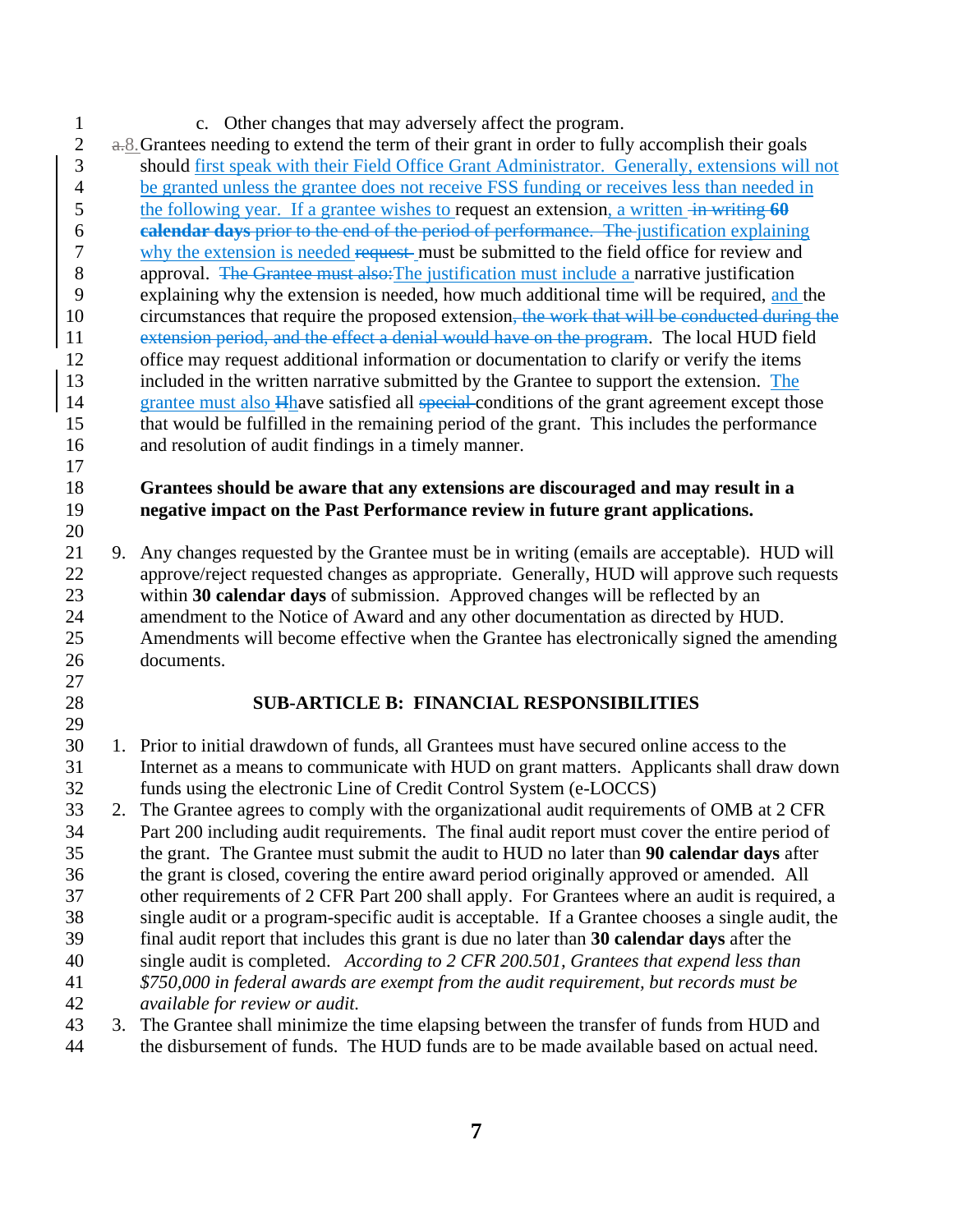- may result in special procedures for payments, or termination of the grant when there are
- 
- persistent violations. Funds requisitioned through e-LOCCS must be disbursed within **three calendar days after receipt of funds drawdown**.
- 

#### **SUB-ARTICLE C: METHOD OF PAYMENT [FUNDS DRAWDOWN]**

 1. The Grantee may not draw down grant funds until all pre-conditions listed in the Notice of Award, this Grant Agreement, the NOFA or in the award letter, are completed by the Grantee and verified by HUD.

The Grantee must make a drawdown *only* for incurred costs. Drawdowns in excess of need

 2. Payments of grant funds shall be through electronic funds transfer using e-LOCCS (Line of Credit Control System). Initial drawdown cannot be earlier than the start date of the grant term.

## 3. **E-LOCCS Program Edits**.

- a. E-LOCCS will automatically perform a series of review edits (both generic and program specific) of each payment request. Failure of one of the program edits will cause the payment request to be referred to the HUD field office for review.
- b. The HUD field office will complete the review. The request will remain in the system and further drawdowns will not be allowed until that review is complete and 20 the drawdowns approved or rejected.
- c. The Grantee shall immediately contact the HUD field office when there is a question regarding the request or when the request has been referred to the HUD program office for review. A request will be referred to the program office for review when:
- i. There are requests for over 10% of total grant funds per calendar month.
- ii. Failure to submit an annual HUD form SF-425 *Financial Status Report,* as defined by this agreement and 2 CFR part 200. E-LOCCS shall not accept a request for funds if required reports from the Grantee are ten or more days overdue and will not accept future requests until the HUD field office confirms receipt and approval of the reports in e-LOCCS.
- iii. If the Grantee repeatedly fails to submit required forms, e-LOCCS will be converted to a system in which the HUD Field Office will **manually** review each drawdown request prior to releasing funds to the Grantee.

## **SUB-ARTICLE D: AUTHORIZED FUNDS BY BUDGET LINE ITEM NUMBER**

- 1. Please see Article II, Sub-Article A, Numbers 4 and 5 above.
- 2. The Grantee's budget consists of one Budget Line Item:
- 

a. 1168 – FSS Coordinator (salary & fringe)

#### **SUB-ARTICLE E: REPORTING REQUIREMENTS (§ 984.401)**

- Grantees must submit a SF-425 to your local HUD field office no later than **90 calendar days** after the end of the performance period. The reporting period will cover the
- performance period of the grant (see Article I, Number 4 above). Grantees must also ensure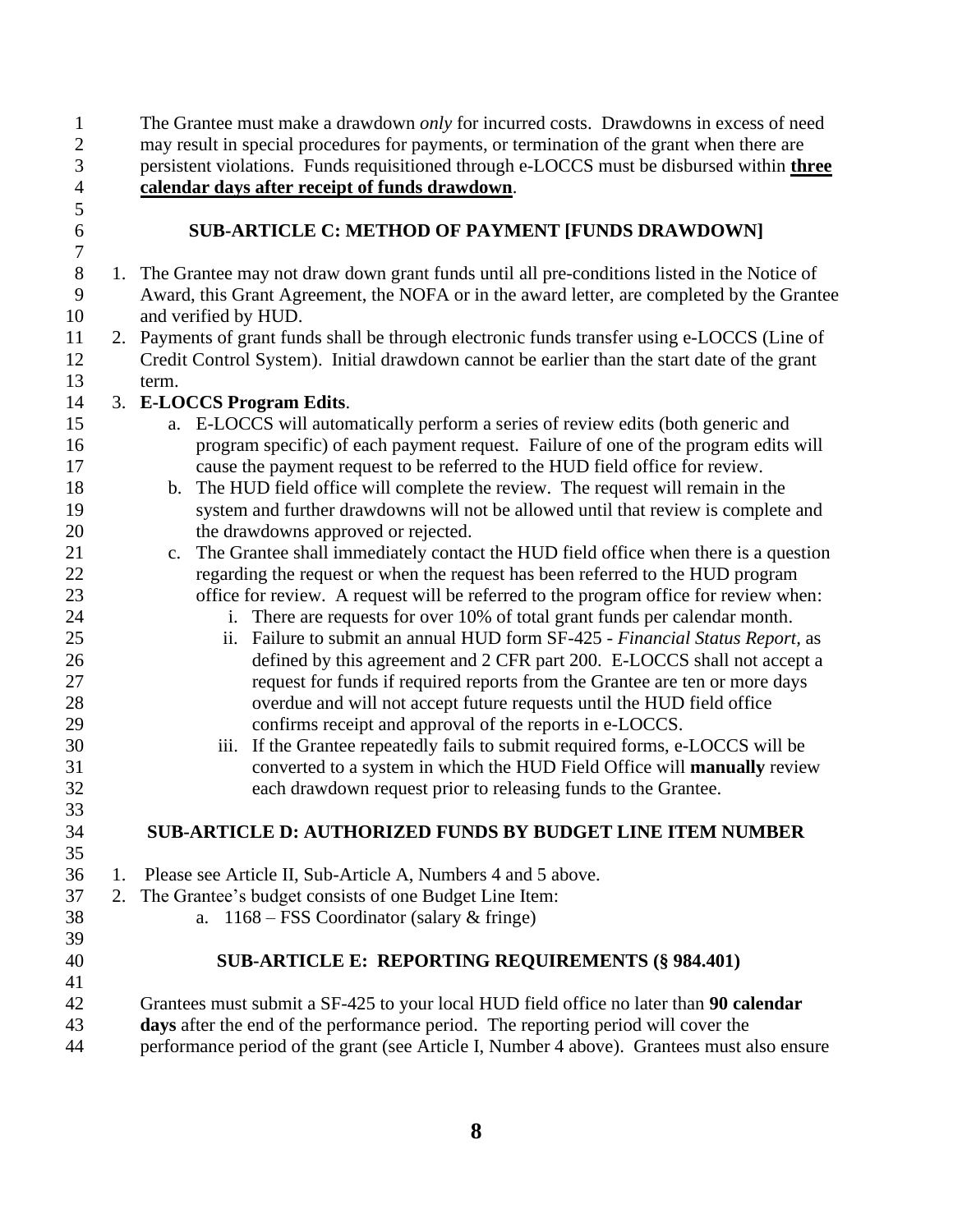that reporting on Section 17 of the HUD-50058 (Section 23 of HUD-50058-MTW for 2 Moving to Work PHAs) is correct and up to date within the PIC system. If the total Federal<br>3 share of your Federal award includes more than \$500,000 over the period of performance, you share of your Federal award includes more than \$500,000 over the period of performance, you 4 may be subject to post award reporting requirements reflected in Appendix XII to Part 200-<br>5 Award Term and Condition for Recipient Integrity and Performance Matters. Award Term and Condition for Recipient Integrity and Performance Matters.

- 1. Progress Determination. HUD shall determine the Grantee's progress based upon a review of HUD-50058 Section 17 (and HUD-50058-MTW Section 23) data submitted to PIC as well as compliance with financial and reporting requirements.
- 2. Record Management. The HUD field office shall maintain official records on Grantees' performance measures and progress reports. However, Grantees must also maintain such records, including the SF-425, HUD review, and/or evaluations.
- 3. Documentation. You shall maintain documentation in participant files (paper or electronic) that corroborate the achievement of each interim and final goal in the Contract of Participation such that an outside auditor could verify the fulfillment of the Contract of Participation. This could include certificates of completion, test scores, pay stubs, receipts, or other third-party verification as available or personal certifications if third-party verification is not available.
- 4. Additional Information Requests. You shall comply with all other reporting requirements from time to time established by HUD, in its sole discretion, in connection with FSS. HUD has the authority and total discretion to request the Grantee to report information or produce documents to HUD related to or involving the administration of the grant at any time and without need to establish cause. Failure to comply with such a request may serve as a basis for default and grant termination. You also agree you will:
- a. fully cooperate with all information gathering requests made by HUD or contractors of HUD in the course of authorized evaluations of FSS; and
- b. if requested, submit any post-closeout reports, in the forms prescribed by HUD, for up to three years from the date of the submission of the annual financial report, per 2 CFR 200.333 "Retention requirements for records."
- 5. HUD has the authority and total discretion to request the Grantee to report information or produce documents to HUD related to or involving the administration of the grant at any time and without need to establish cause. Failure to comply with such a request may serve as a basis for default and grant termination.
- 

# **SUB-ARTICLE F: ADMINISTRATIVE REQUIREMENTS**

- 1. Grantees must comply with all current HUD program rules and regulations.
- 2. Grantees shall maintain, and have access to, copies of documents relating to the award and administration of this grant for at least three years after final closeout date of the grant for inspection by HUD, the General Accounting Office, or their duly authorized representatives.
- 3. Grantees' accounting systems must ensure that HUD funds are not co-mingled with funds from other Federal, State, or local government agencies or other HUD program funds. Funds
- specifically budgeted and/or received for one program may not be used to support or
- reimburse another. Where your accounting system cannot comply with this requirement, you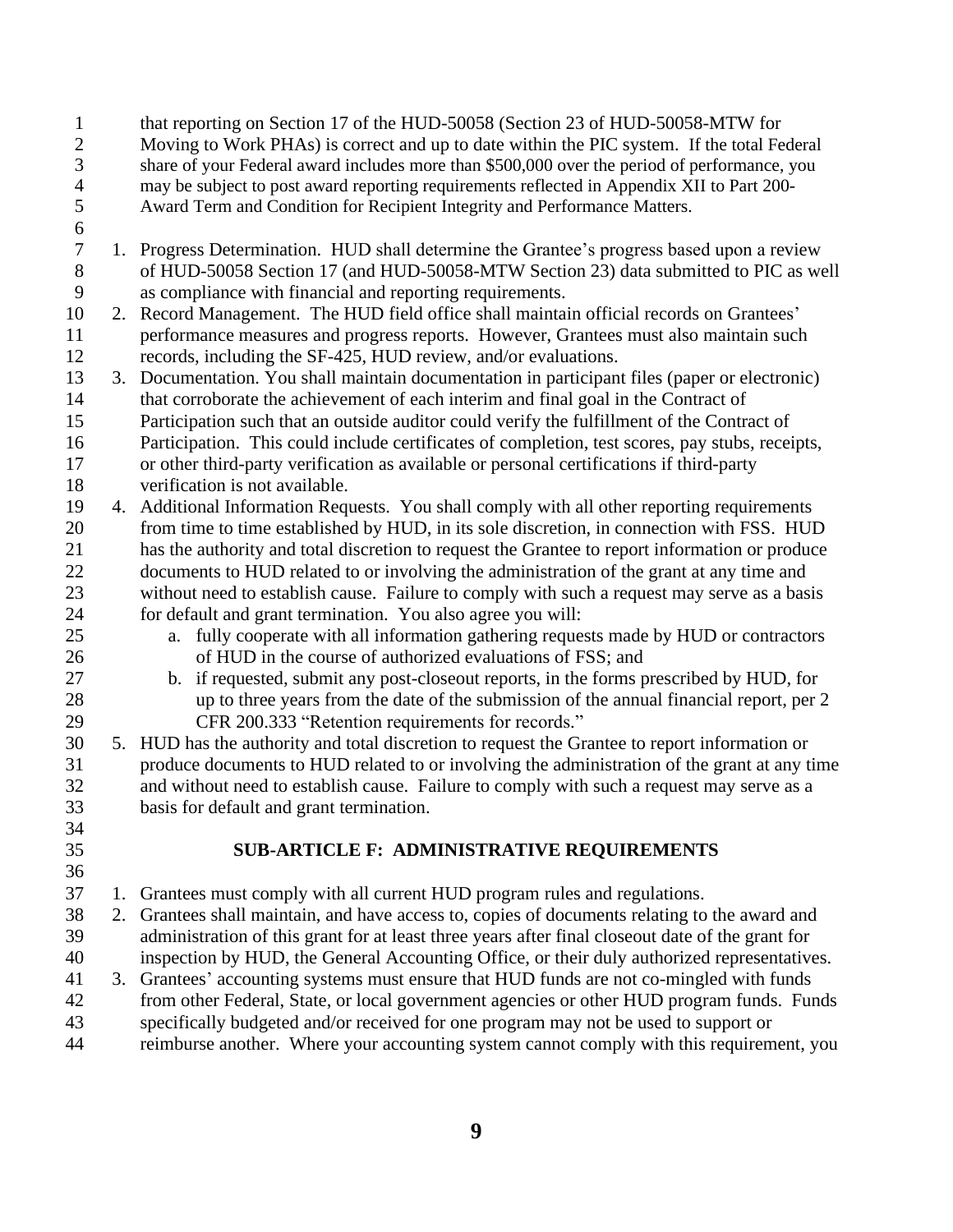| $\mathbf{1}$     | must establish a system to provide adequate fund accountability for each program for which         |
|------------------|----------------------------------------------------------------------------------------------------|
| $\overline{2}$   | you have been awarded funds. Your selection of depository facility (such as a bank for             |
| 3                | example) shall be compliant with Federal regulations and have insurance from the Federal           |
| $\overline{4}$   | Deposit Insurance Corporation or the National Credit Union Share Insurance Fund to insure          |
| 5                | the established account.                                                                           |
| 6                | 4. Grantees agree to comply with the following requirements for which HUD has enforcement          |
| $\boldsymbol{7}$ | responsibility 2 CFR part 200, including procurement requirements and cost principles set          |
| $8\,$            | forth in 2 CFR part 200, subpart E.                                                                |
| 9                | 5. Equal Opportunity Requirements. Grant funds must be used in accordance with the                 |
| 10               | following:                                                                                         |
| 11               | The requirements of Title VI of the Civil Rights Act of 1964 (42 U.S.C. 2000d)<br>a.               |
| 12               | (Nondiscrimination in Federally Assisted Programs) and implementing                                |
| 13               | regulations issued at 24 CFR Part 1.                                                               |
| 14               | The Fair Housing and Civil Rights Laws, which encompass the Fair Housing Act and<br>b.             |
| 15               | related authorities (cf. 24 CFR 5.105(a)).                                                         |
| 16               | The prohibitions against discrimination on the basis of age under the Age<br>c.                    |
| 17               | Discrimination Act of 1975 (42 U.S.C. 6101-07) and implementing regulations at                     |
| 18               | 24 CFR Part 146, and the prohibitions against discrimination against handicapped                   |
| 19               | individuals under section 504 of the Rehabilitation Act of 1973 (29 U.S.C. 794)                    |
| 20               | and implementing regulations at 24 CFR Part 8.                                                     |
| 21               | The requirements of Executive Order 11246 (Equal Employment Opportunity)<br>$d_{\cdot}$            |
| 22               | and the implementing regulations issued at 41 CFR Chapter 60.                                      |
| 23               | 6. The regulations in 24 CFR 87, related to lobbying, including the requirement that the Grantee   |
| 24               | obtain certifications and disclosures from all covered persons.                                    |
| 25               | 7. Drug-free Workplace Requirements (Grants) in 2 CFR 2424.                                        |
| 26               | 8. Restrictions on participation by ineligible, debarred or suspended persons or entities at 2 CFR |
| 27               | Part 2424, Subparts A through J, which are applicable to contractors and subGrantees.              |
| 28               |                                                                                                    |
| 29               | Other applicable regulations.                                                                      |
| 30               |                                                                                                    |
| 31               | 9. Grantees' computer systems must operate in accordance with HUD's computer systems and           |
| 32               | software to facilitate any and all electronic documents for conversion to HUD computer             |
| 33               | systems and software. That is, when sending/transferring documents, or e-mail to HUD, the          |
| 34               | systems must be compatible so that we receive an exact copy.                                       |
| 35               | 10. Grantees' computer and information systems must be able to access HUD's website(s) so          |
| 36               | that data can be inputted as may be required by the grant; information can be retrieved; and       |
| 37               | funding through HUD's e-LOCCS system may be accessed.                                              |
| 38               |                                                                                                    |
| 39               | <b>SUB-ARTICLE G: GRANT CLOSEOUT</b>                                                               |
| 40               |                                                                                                    |
| 41               | 1. 2 CFR 200.343 Closeout prescribes uniform closeout procedures for recipients of Federal         |
| 42               | grants. It is the Grantee's responsibility to comply in full with all closeout reporting           |
| 43               | requirements and to submit closeout reports in a timely manner.                                    |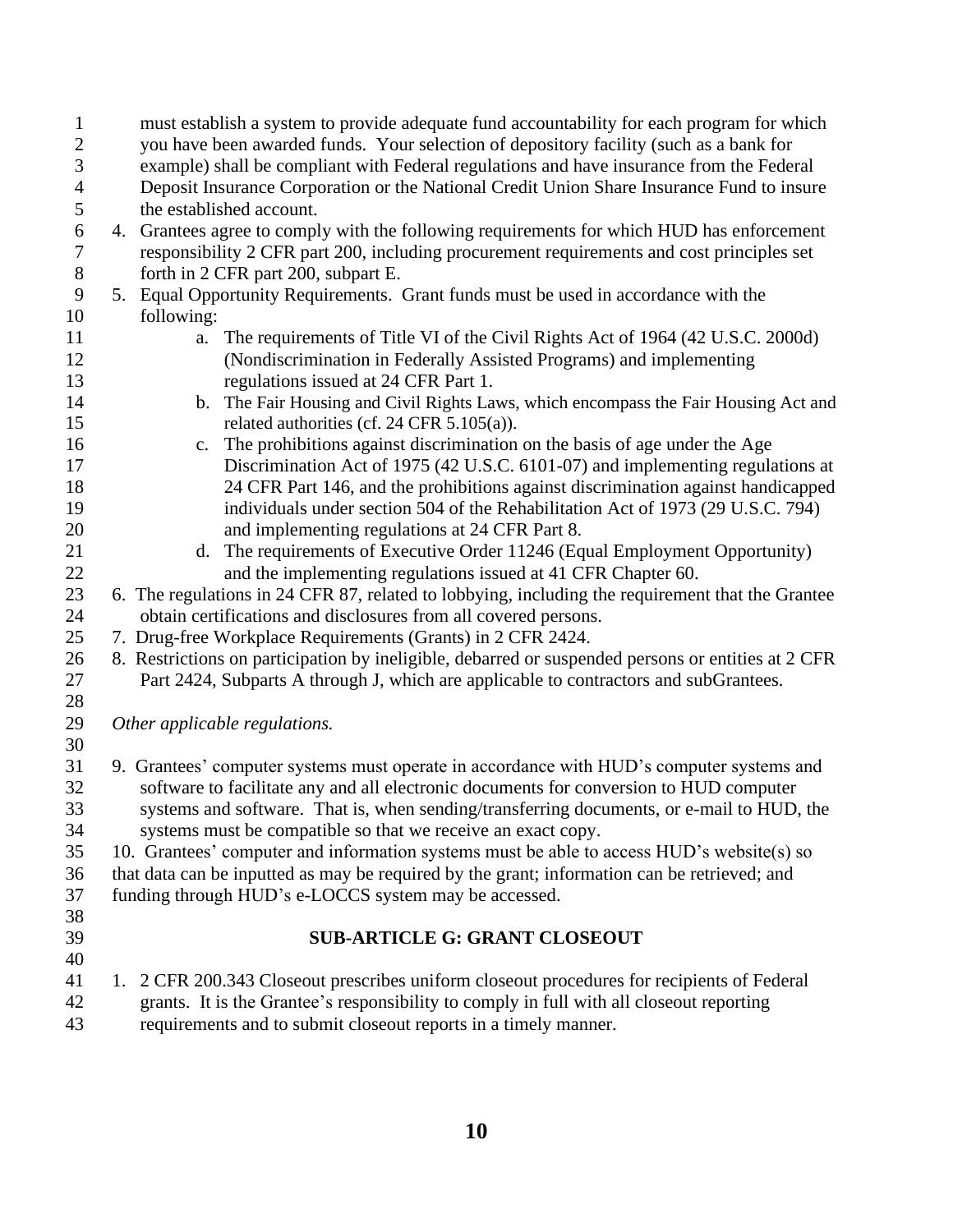| $\mathbf{1}$   | 2. The Grantee shall initiate project closeout within 90 calendar days of the grant's termination      |  |  |
|----------------|--------------------------------------------------------------------------------------------------------|--|--|
| $\mathbf{2}$   | date. At HUD's option, the Grantee may delay initiation of project closeout until the                  |  |  |
| 3              | resolution of any HUD monitoring findings. If HUD exercises this option, the Grantee must              |  |  |
| $\overline{4}$ | promptly resolve the findings.                                                                         |  |  |
| $\mathfrak{S}$ | 3. The Grantee recognizes that the closeout process may entail review by HUD to determine              |  |  |
| 6              | compliance with the grant agreement. The Grantee shall cooperate with any and all reviews              |  |  |
| $\overline{7}$ | which may include making available records requested for on-site HUD inspection.                       |  |  |
| $8\,$          | 4. Within 90 calendar days after the Period of Performance End Date the grant or any                   |  |  |
| $\mathbf{9}$   | approved extension (revised end-date), you must submit the following documents to the                  |  |  |
| 10             | HUD field office:                                                                                      |  |  |
| 11             | a. A certification of project completion, which is a statement written and signed by you               |  |  |
| 12             | b. A certification of compliance with all requirements of the grant agreement, which is a              |  |  |
| 13             | statement written and signed by you                                                                    |  |  |
| 14             | <b>Financial Report (SF-425) (see Sub-Article E).</b> Grantees must submit an SF-425<br>c.             |  |  |
| 15             | for the 12-month period of the grant. This submission also serves as the Grantee's                     |  |  |
| 16             | final report which is a cumulative summary of expenditures to date and must indicate                   |  |  |
| 17             | the exact balance of unexpended funds. (The report shall cover the grant start date to                 |  |  |
| 18             | the end of grant).                                                                                     |  |  |
| 19             | 5. The HUD local field office will review Preliminary Close-Out Materials to confirm that:             |  |  |
| 20             | The amounts on the final FSS Budget and SF-425 agree as to funds approved,<br>a.                       |  |  |
| 21             | obligated, and expended.                                                                               |  |  |
| 22             | b. The amount of funds approved and disbursed on the SF-425 agrees with HUD records                    |  |  |
| 23             | in e-LOCCS.                                                                                            |  |  |
| 24             | c. If HUD disbursed more funds than the Grantee expended, the Grantee will                             |  |  |
| 25             | immediately remit to HUD the excess funds, without waiting for completion of the                       |  |  |
| 26             | final audit.                                                                                           |  |  |
| 27             | 6. When the final HUD form SF-425 is approved, the HUD field office will establish the                 |  |  |
| 28             | amount due to HUD or recapture any unused grant funds as applicable.                                   |  |  |
| 29             | 7. When the HUD field office has determined to its satisfaction that the grant activities were         |  |  |
| 30             | completed and all Federal requirements were satisfied, the HUD field office will execute a             |  |  |
| 31             | closeout amendment to the Grant Agreement with the Grantee.                                            |  |  |
| 32             | 8. The Closeout Agreement or clause will include the Grantee's agreement to abide by any               |  |  |
| 33             | continuing Federal requirements.                                                                       |  |  |
| 34             | 9. Failure to submit the required financial report or any required audit report; or to resolve         |  |  |
| 35             | program, financial or audit issues, may result in a suspension or termination of any and/or all        |  |  |
| 36             | HUD grant payments.                                                                                    |  |  |
| 37             |                                                                                                        |  |  |
| 38             | <b>SUB-ARTICLE H: DEFAULT</b>                                                                          |  |  |
| 39             |                                                                                                        |  |  |
| 40             | <b>Unsatisfactory Performance/Default</b>                                                              |  |  |
| 41             |                                                                                                        |  |  |
| 42             | 1. <b>Default</b> . A default under this Agreement shall consist of any failure to comply with Federal |  |  |
| 43             | statutes, regulations, or the terms and conditions of the FSS grant or any material                    |  |  |
| 44             | misrepresentation in the application submissions. If HUD determines that the Grantee has               |  |  |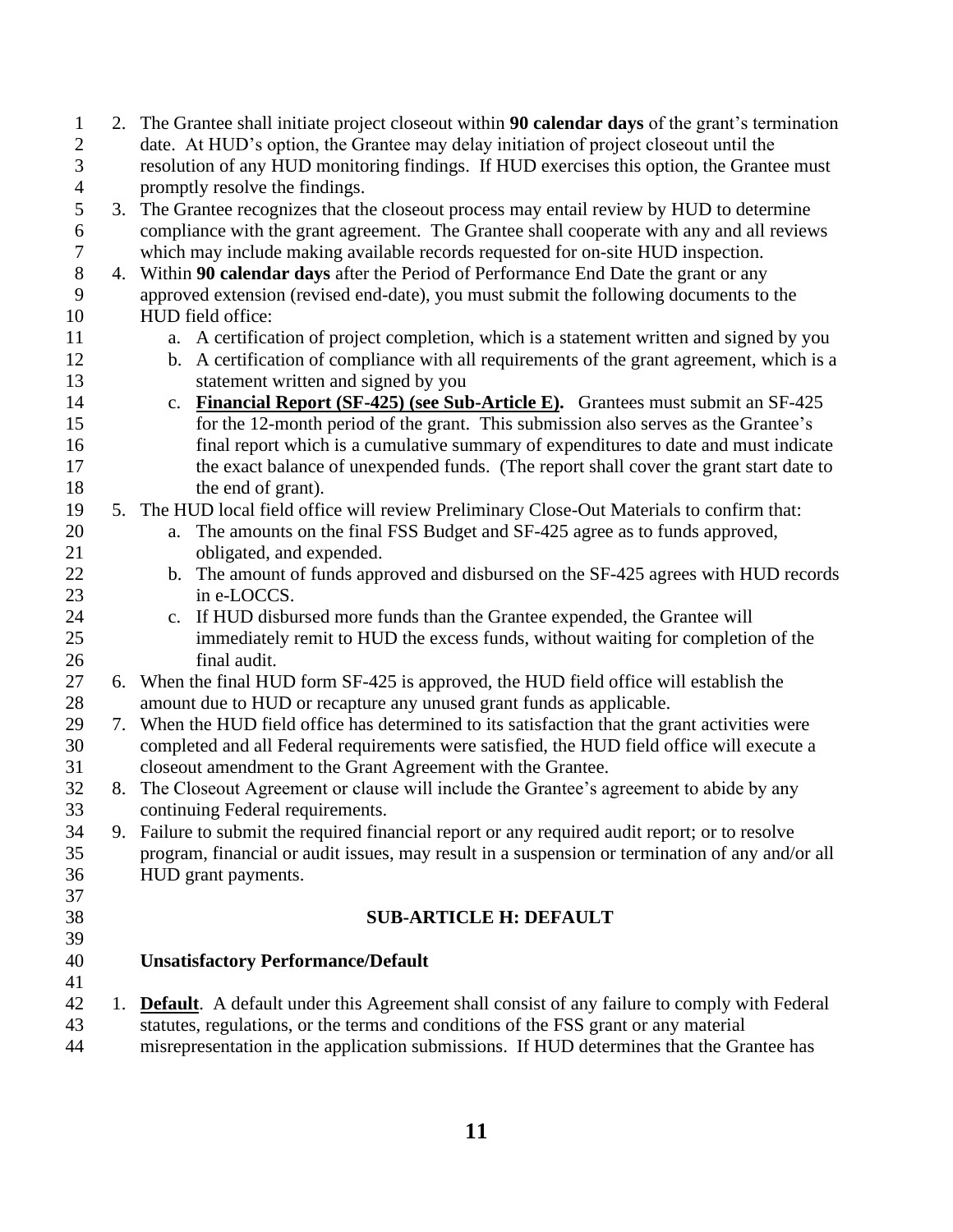| $\mathbf{1}$   |    |    | defaulted under this Agreement, HUD may take any remedial action legally available,                |
|----------------|----|----|----------------------------------------------------------------------------------------------------|
| $\mathbf{2}$   |    |    | including remedial actions outlined in 2 CFR part 200. Actions that may constitute a default       |
| 3              |    |    | under this Agreement include, but are not limited to:                                              |
| $\overline{4}$ |    |    | a. use of funds provided under this Grant Agreement for any purpose, in any manner or at           |
| 5              |    |    | any time, other than as authorized by this Grant Agreement;                                        |
| 6              |    |    | b. failure to comply with the FSS Program Requirements or any other Federal, State, or             |
| $\overline{7}$ |    |    | local laws, regulations, or requirements applicable in operating the FSS Program;                  |
| $8\,$          |    |    | c. failure to make any submission under Article II, perform any obligation, or otherwise           |
| 9              |    |    | fail to proceed in a manner consistent with the NOFA application;                                  |
| 10             |    |    | d. any material misrepresentation in any of the required submissions, including, without           |
| 11             |    |    | limit, any misrepresentations in any of the submissions required by Article II); or                |
| 12             |    |    | e. failure to comply with, or any material breach of, any other requirements, conditions,          |
| 13             |    |    | or terms of this Grant Agreement.                                                                  |
| 14             | 1. |    | <b>Additional Conditions.</b> If a Grantee defaults under this Agreement, HUD may impose           |
| 15             |    |    | additional conditions, as described in 2 CFR 200.207. Additional conditions will be                |
| 16             |    |    | imposed in compliance with 2 CFR 200.207(c). Additional conditions HUD may impose                  |
| 17             |    |    | may include, but are not limited to:                                                               |
| 18             |    | a. | Requiring additional, more detailed financial reports;                                             |
| 19             |    |    | b. Requiring additional grant monitoring;                                                          |
| 20             |    |    | c. Requiring the Grantee to obtain technical or management assistance;                             |
| 21             |    |    | d. Establishing additional prior approvals;                                                        |
| 22             |    |    | e. Requiring the Grantee to follow a HUD-approved detailed schedule of grant                       |
| 23             |    |    | activities;                                                                                        |
| 24             |    |    | f. Requiring HUD manual review and approval of every drawdown request.                             |
| 25             |    |    | 2. Other Remedies. If HUD determines that a default cannot be remedied by imposing                 |
| 26             |    |    | additional conditions, HUD may, pursuant to 2 CFR 200.338, take one or more of the                 |
| 27             |    |    | following actions, as a proportional response:                                                     |
| 28             |    | a. | Temporarily withhold cash payments pending correction of the deficiency by the                     |
| 29             |    |    | Grantee or more severe enforcement action by HUD.                                                  |
| 30             |    |    | b. Disallow all or part of the cost of the activity or action not in compliance.                   |
| 31             |    |    | c. Wholly or partly suspend or terminate the grant.                                                |
| 32             |    |    | d. Initiate suspension or debarment proceedings as authorized under 2 CFR part 180                 |
| 33             |    |    | and HUD regulations.                                                                               |
| 34             |    | e. | Withhold further grant awards for the program.                                                     |
| 35             |    | f. | Reduce the FSS Program Grant in the amount affected by the default.                                |
| 36             |    | g. | Recapture any FSS Program Grant funds not obligated by the Grantee.                                |
| 37             |    | h. | Take action against the Grantee under 2 CFR part 2424 and Executive Order 12549                    |
| 38             |    |    | with respect to future HUD or Federal grant awards.                                                |
| 39             |    | i. | Take other remedies that may be legally available, including requiring                             |
| 40             |    |    | reimbursement by the Grantee for grant amounts used improperly.                                    |
| 41             | 3. |    | <b>Notice of Termination and Opportunity to Object.</b> If the Grantee materially defaults         |
| 42             |    |    | under this Agreement, HUD may terminate the grant. Any findings regarding a Grantee's              |
| 43             |    |    | failure to abide by the terms of this grant that would support a termination of funding shall      |
| 44             |    |    | be exclusively within HUD's discretion. Additionally, pursuant to $2 \text{ CFR } 200.340(a)(2)$ , |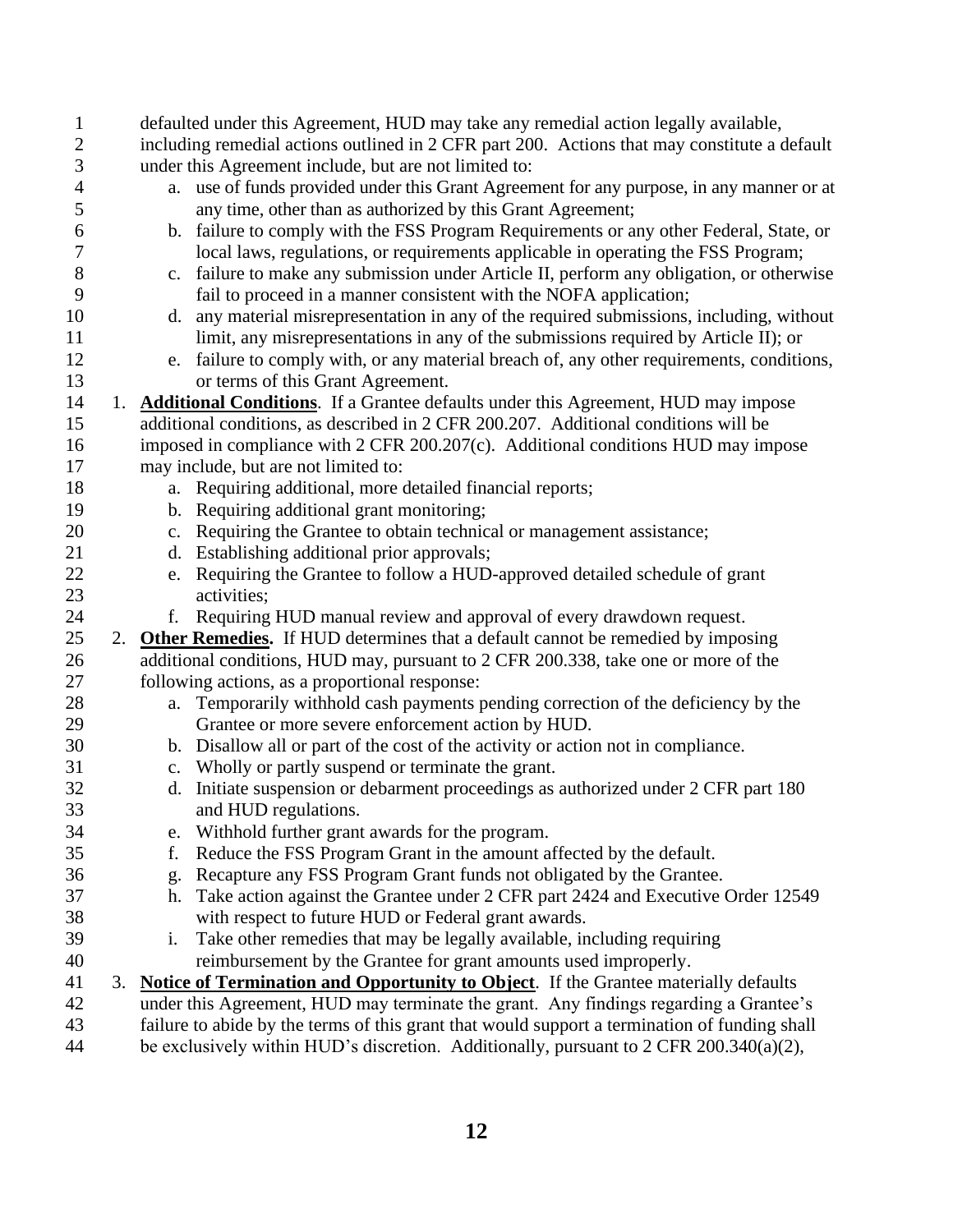this grant may be terminated in whole or in part by HUD, to the greatest extent authorized by law, if an award no longer effectuates the program goals or agency priorities. If HUD pursues termination of the grant, HUD will follow the termination process established in 2 CFR part 200, including providing notice of termination pursuant to 2 CFR 200.340. Pursuant to 2 CFR 200.341, HUD will also provide the Grantee an opportunity to object and provide information and documentation challenging a termination.

 4. **Delinquent Federal Debts.** Consistent with the purposes and intent of 31 U.S.C. 3720B 8 and 28 U.S.C. 3201(e), Grantees with an outstanding federal debt must provide to HUD a negotiated repayment schedule which is not delinquent or have made other arrangements satisfactory to HUD. If arrangements satisfactory to HUD cannot be completed within 90 days of notification of selection, HUD will not make an award of funds to the Grantee but offer the award to the next eligible Grantee. Applicants selected for funding, or awarded funds, must report to HUD changes in status of current agreements covering federal debt. If a previously agreed-upon payment schedule has not been adhered to or a new agreement with the federal agency to which the debt is owed has not been signed, the Grantee will be considered to be in default under this Agreement.

# 

#### **SUB-ARTICLE I: GRANT MODIFICATION OR TERMINATION BY AGREEMENT BETWEEN HUD AND GRANTEE**

 1. HUD and the Grantee may mutually agree to modify this agreement as to time, cost, or 22 activity by using the Notice of Award and/or grant agreement in whole or in part, at any time.

- 2. Pursuant to 2 CFR 200.339(a)(3), HUD and the Grantee may mutually agree to terminate the agreement, including for convenience; if HUD and the Grantee agree to terminate the Agreement, the two parties must agree upon the termination conditions, including the effective date and, in the case of partial termination, the portion to be terminated. Pursuant to 2 CFR 200.339(a)(4), the Grantee may terminate the Agreement upon sending to HUD written notification setting forth the reasons for such termination, the effective date, and, in the case of partial termination, the portion to be terminated. If either HUD or the Grantee seeks to terminate this agreement, it must provide at least 30 days' advance written notice to the other party.
- 
- 

#### **SUB-ARTICLE J: DISPUTES**

 Disputes between the Grantee and HUD shall, to the maximum extent possible, be resolved by mutual agreement between the Grantee and the Public Housing Director in the Field Office (Grant Officer). If agreement cannot be reached, the Grantee can submit, in writing, a disputed issue to the Grant Officer. The Grant Officer will consider the disputed issue and prepare a written decision. The Grantee may appeal the Grant Officer's decision within 30 days after receipt of notification. Appeals will be reviewed by the Director of Community and 41 Supportive Services, Office of Public Housing Investments, 451 7<sup>th</sup> Street, SW, Room 4130, Washington, D.C. 20410. The decision of the Director of Community and Supportive Services shall be final. However, the Grantee does not waive any legal remedy by agreeing to this provision.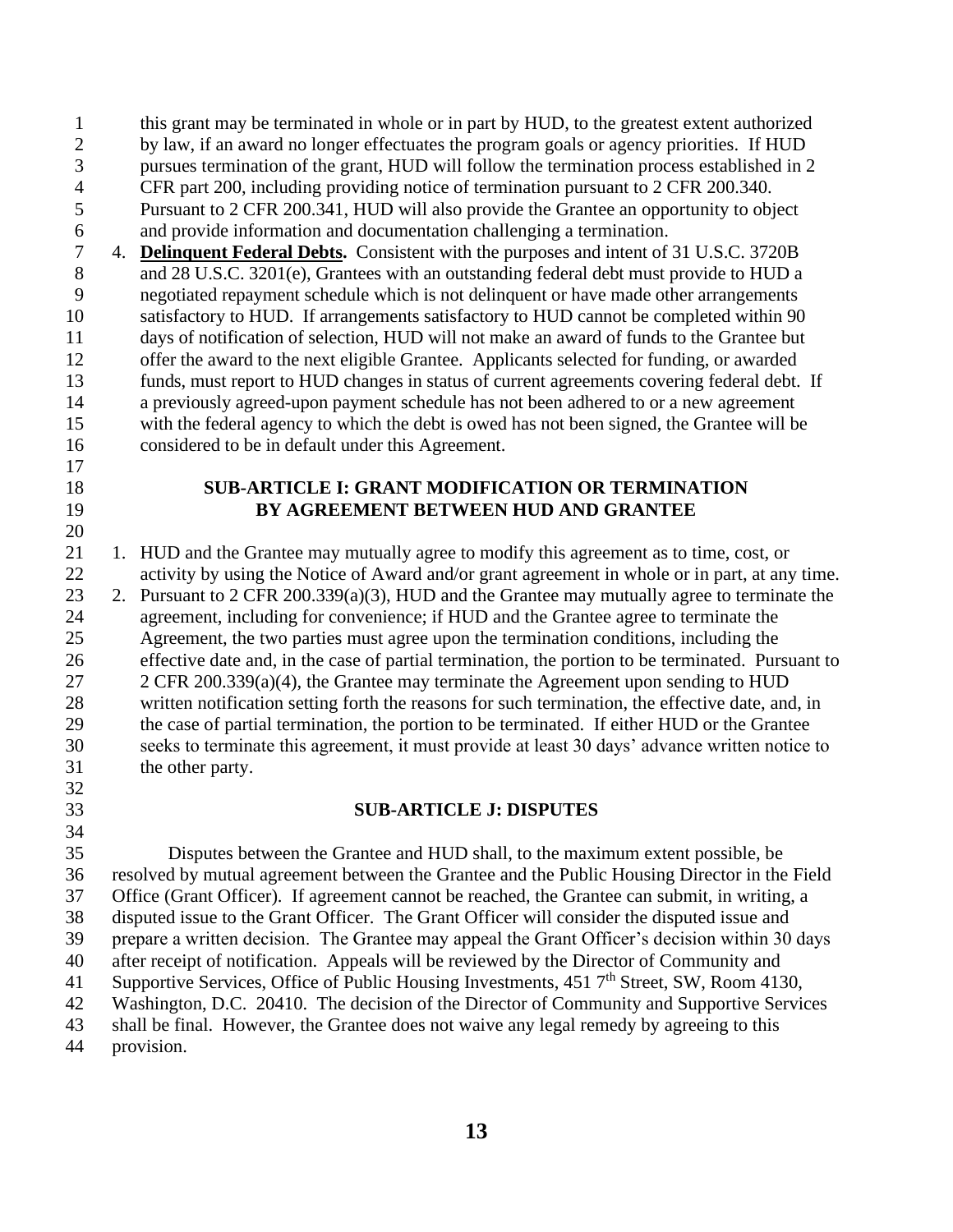| $\mathbf{1}$   |                                                                                                                                                                                         |
|----------------|-----------------------------------------------------------------------------------------------------------------------------------------------------------------------------------------|
| $\overline{c}$ | <b>SUBARTICLE K: MONEY DAMAGES</b>                                                                                                                                                      |
| 3              |                                                                                                                                                                                         |
| $\overline{4}$ | This grant agreement does not contemplate money damages for breach of the agreement                                                                                                     |
| 5              | by HUD. The Grantee is entitled to any relief against HUD for breach of the agreement that is                                                                                           |
| 6              | provided by the Administrative Procedure Act.                                                                                                                                           |
| $\tau$         |                                                                                                                                                                                         |
| $8\,$          | <b>ARTICLE III: GRANTEE PERFORMANCE</b>                                                                                                                                                 |
| $\mathbf{9}$   |                                                                                                                                                                                         |
| 10             | HUD will judge performance based upon whether the Grantee achieves the agreed upon                                                                                                      |
| 11             | activities within grant time limits and within budget and whether the Grantee has produced                                                                                              |
| 12             | tangible results through the implementation of grant activities.                                                                                                                        |
| 13             |                                                                                                                                                                                         |
|                |                                                                                                                                                                                         |
| 14             | <b>Program Coordinator.</b> See the FY2020 FSS NOFA for a sample position description of an                                                                                             |
| 15             | FSS Program Coordinator.                                                                                                                                                                |
| 16             |                                                                                                                                                                                         |
| 17             | Public Housing Information Center (PIC). All FSS programs must report activities of their FSS                                                                                           |
| 18             | enrollment, progress, and exit activities of their FSS program participants through required                                                                                            |
| 19             | submissions of the form HUD-50058 at least annually. HUD's assessment of the accomplishments                                                                                            |
| 20<br>21       | of the FSS programs of PHAs funded under this NOFA will be based primarily on PIC system data<br>obtained from forms HUD-50058 and HUD-50058-MTW. HUD requires submission of racial and |
| 22             | ethnic data and form (HUD-27061-H) that is often used for that purpose. The HUD-50058 and                                                                                               |
| 23             | HUD-50058-MTW forms, which provide racial and ethnic data to HUD's PIC data system, are                                                                                                 |
| 24             | comparable program forms that must be submitted annually instead of the HUD-27061-H by PHAs                                                                                             |
| 25             | for reporting racial and ethnic data for FSS program participants. See Notice PIH 2016-08, and any                                                                                      |
| 26             | subsequent amendments to the notice, for information on FSS reporting requirements in PIC. A                                                                                            |
| 27             | webcast training on the provisions of PIH 2016-08 was published on August 12, 2016. Also note that                                                                                      |
| 28             | as of May 2015, HUD established a set of warnings and fatal edits related to FSS PIC reporting. All                                                                                     |
| 29             | of the preceding documents and information can be found on the FSS webpage at the following                                                                                             |
| 30             | address: https://www.hud.gov/program_offices/public_indian_housing/programs/hcv/fss                                                                                                     |
| 31             |                                                                                                                                                                                         |
| 32             | Voucher Management System (VMS). PHAs must continue to report HCV FSS coordinator                                                                                                       |
| 33             | expenses into VMS for any HCV FSS funds made available under the FY 2013 (or earlier) HCV FSS                                                                                           |
| 34             | NOFA. However, due to the combined funding streams starting with the FY 2014 FSS NOFA,                                                                                                  |
| 35             | PHAs will no longer use VMS to report HCV FSS coordinator expenses for funds made available                                                                                             |
| 36             | under this NOFA. Note that PHAs must continue to enter the amount of HCV FSS escrow deposits                                                                                            |
| 37             | and HCV FSS escrow forfeitures into VMS for all funds made available. Also note that amounts                                                                                            |
| 38             | expended in excess of the FSS grant for costs associated with the administration of the FSS program                                                                                     |
| 39             | which are allocated to the HCV program including the FSS coordinator's salary and benefits as well                                                                                      |
| 40             | as additional eligible costs such as office space, computer costs, office supplies, etc. must be reported                                                                               |
| 41             | in VMS as administrative expenses. PHAs with an FSS program serving both PH and HCV families                                                                                            |
| 42             | with costs not chargeable to funds awarded under this NOFA will be required to develop a cost                                                                                           |
| 43             | allocation method that allocates these expenses fairly between the two programs. See REAC                                                                                               |
| 44             | Accounting Brief #23 and any subsequent revisions for more information on how to record and                                                                                             |
| 45             | account for FSS expenses.                                                                                                                                                               |